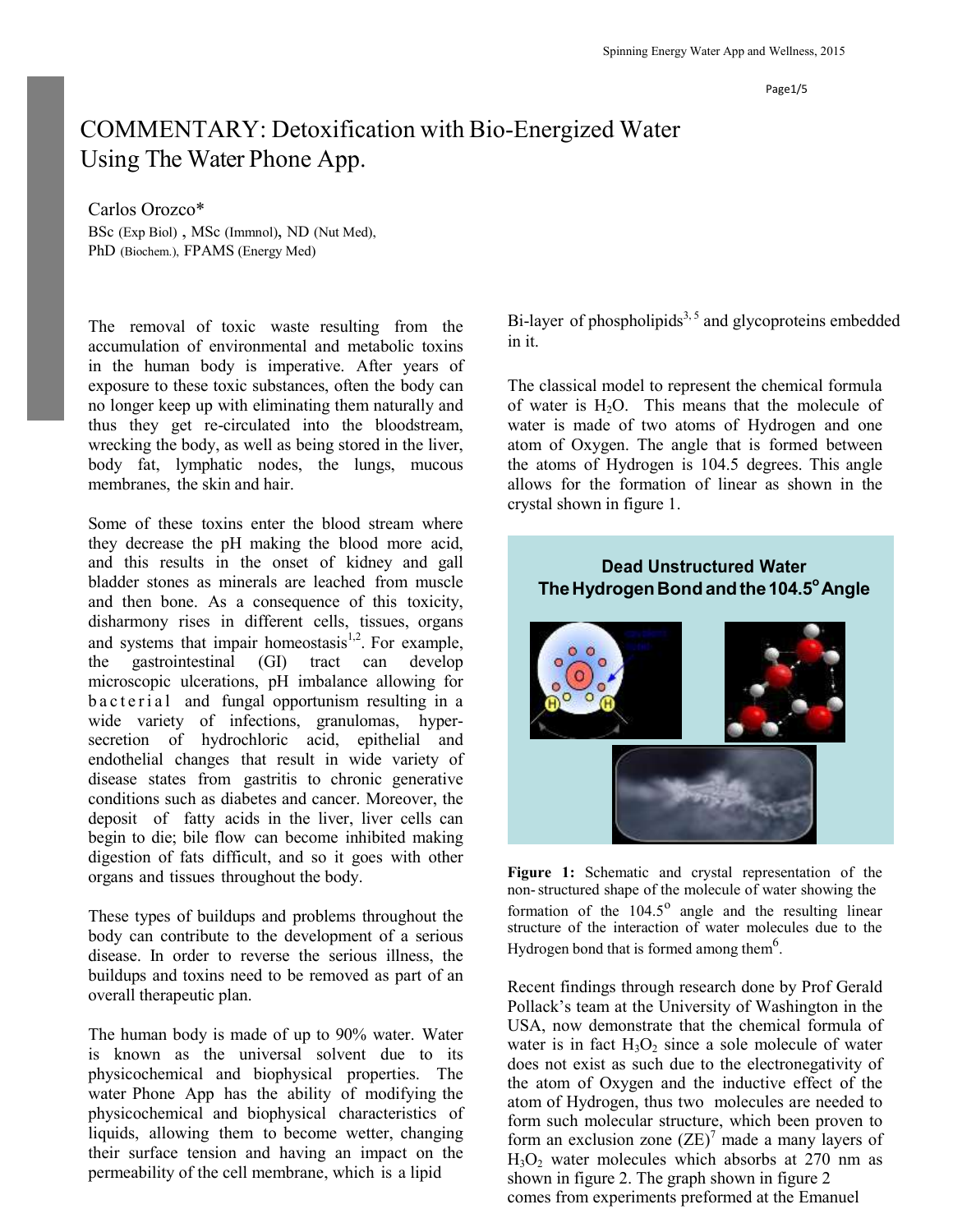

**Figure 2. The signature wavelength of the ZE.** The greatest scattering point at 270 nm obtained with a device similar to the Water Phone App, coincides with the ZE described by Gerald Pollack, indicating water restructures.

### **Structured water is hexagonal crystalline structure between liquid water and crystal water**





**Figure3. Hexagonal structured crystal sheet H3O<sup>2</sup> molecular level.**  Structured Water forms (honeycomb) hexagonal sheets very similar to ice because it's the next phase! Structured Water (liquid crystalline) is  $H_3O_2 \ldots$  the fourth phase of water. It's a transition stage between water and ice.

The key to Dr. Pollack's entire hypothesis lies in the properties of water. The water molecules become structured in arrays or strata when they interact with charged surfaces such as those presented by protein as shown in figure 3. The cell's water is potentially structured. Water stays put in the cells because it's absorbed into the protein surfaces. Structured water adheres to the proteins of the cells<sup>7</sup>.

Structured water does not have the same properties as bulk water. Water is the carrier of the most important molecules of life, like proteins and DNA. In the book, "Cells, Gels and the Engines of Life<sup>7</sup>," evidence is presented that shows water is absolutely essential to everything the cell does. The water in our cells is not like water in a glass. It's actually ordered pretty much like a crystal. Like ice, it excludes particles and solutes as it forms. The space formed is called an exclusion zone  $(EZ)$ .<sup>7</sup>

When non structured water otherwise referred to as dead water due to the lack of ZE, is passed through the bio-field generated by the Water APP, the angle of the atoms of Hydrogen of  $104.5^{\circ}$ opens up to an angle of  $109.5^{\circ}$  allowing for the formation of a pyramid like structure, that allows for hexagonal clusters of water to be formed, as shown the crystal structure of water shown in figures 4 - 6.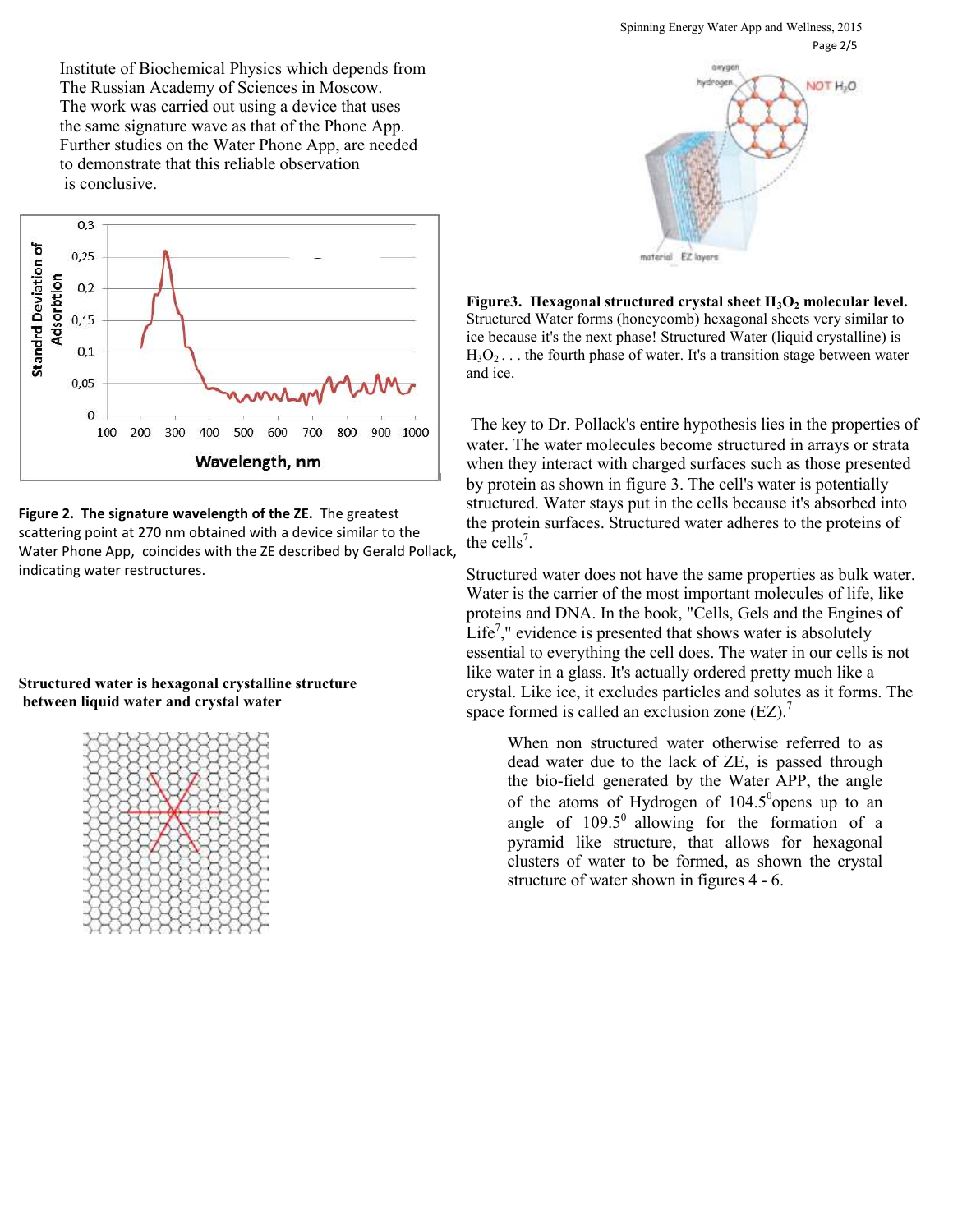

**Figure 4.**The effect of the bio-field generated by the resonance embedded in the water Phone App on nonstructured "dead" water before it is introduced to the Apps bio field. One can see that the resulting cluster becomes hexagonal and thus energized.

The biophysical process that allows for the transformation of nonl inear to hexagonal clustered w a t e r can be seen in figure 4. Molecules of water interact among themselves through the modified hydrogen bond that results from the formation of the  $109.5^{\circ}$  angle, please note, the angle comes from information found in the bio-field that is in the cosmos itself, allowing for the formation of organic molecules resulting from the  $SP<sup>3</sup>$  hybridization of the atom of Carbon $6.9$ .



**Figure 5.** Schematic representation of the cluster of molecules of water that allows for the formation of hexagonal structured water. The angle among such molecules is  $120^0$  resulting in a hexagonally energized structured. This structure is known as hexagonally energized water<sup>9</sup>.

As the clusters of energized water come together they biophysically interact among themselves as shown in figure 4 to form greater clusters that resemble the shape of a soccer ball. This is due to the 32 hexagons and 12 pentagons that make the soccer ball. The resulting shape is truncated, meaning it is not completely spherical. To allow for the spherical shape to occur another 5 molecules of water are required, to give a grand total of 37 molecules of which 3 are hexagonal and 2 are pentagonal structures $^{10}$ .



**Figure 6.** Schematic representation of the water clusters formed with energized hexagonal water. The spherical shape shown is formed with 32 molecules of water, resulting in a truncated structure. To allow for a completely spherical shape another 5 molecules of water are needed, resulting in a cluster made of 37 molecules of water. The resulting structure is highly energized and thus is known as living water, thus bio-water $10$ .

Most of the non-energized water that enters the human body or is released by biochemical reactions product of a process called hydrolysis, oxidizes the body, meaning it allows for damage caused by free radicals. People who over drink water, cause the overload of their kidneys by keeping a physiological pH against an oxidative process, called oxidative stress, and mediated by their water intake. In order to compensate for such overload and its physiological oxidative effect, the kidneys form salts leaching Zinc and Magnesium from the muscles and then Calcium from the bones, resulting in conditions such as myopathy and osteoporosis among others $4$ . This is the result of water accumulation in the intercellular space, as non- energized water readily penetrates the cell´s cytoplasm.

As water accumulates in the intercellular matrix allowing for an increase in blood volume controlled by the kidneys, the toxins released by cellular metabolism bind to the non-energized water molecules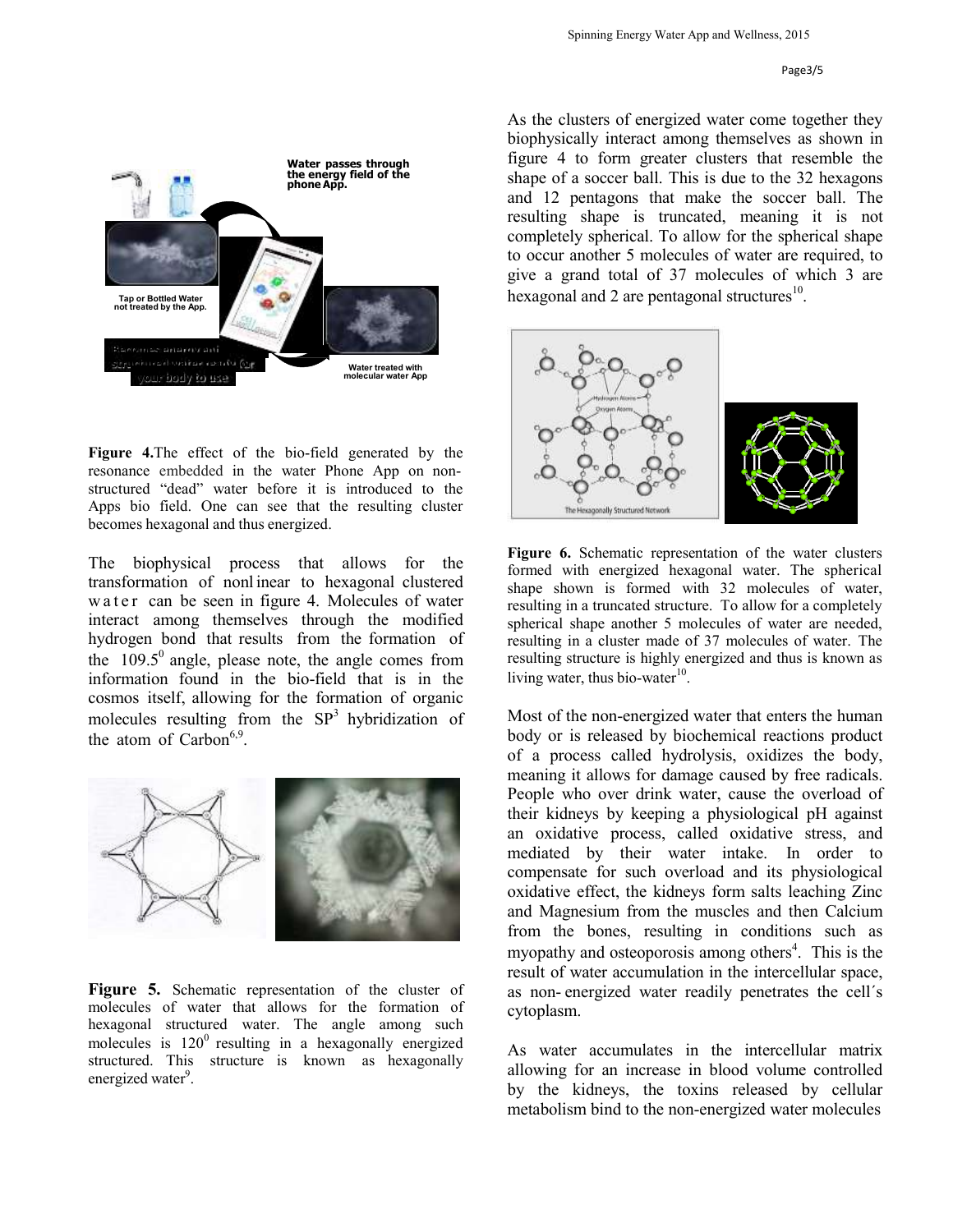which then carry them in the blood stream to organs such as the liver, lymph nodes, the kidneys themselves, the hypodermis which is mainly fat, the lungs, the mucous membranes, the hair and the skin so that they can be stored<sup>4</sup>. This process results in an accumulation of pollutants that need to be removed by the process of detoxification. The body then uses the formation of feces, the release of sweat and urine to dispose of them. However, due to the chemical nature of these pollutants and toxins, most of these toxins keep accumulating until they cause impairment and thus cell, tissue and organ damage.

### HexagonalStructureofWater



**HealthierCells are supportedby tightly bonded,hexagonalwater clusters- created by "structuremaking" ions**

### Effect of Energized Waterin Pollutants and Toxins



**Figure 7**. Hexagonal structured water is unable to bind pollutants and toxins when compared with non-structured water which binds them and takes them to the intercellular matrix where they cause oxidation as they accumulate. This results in the formation of free radicals and thus disease caused by oxidative stress<sup>5</sup>.

The answer to enhance the detoxification process is allowing water molecules to change their physical structure by forming hexagonal structured water. In

this way, the resulting bio-energized water does not allow for the chemical binding to occur between the toxin and the water as shown in figure 7, thus preventing their accumulation inside the body´s extracellular matrix, tissues and organs<sup>6</sup>. An effective way that leads to the formation of hexagonal water is the usage of Water Phone App.

The molecular water Phone App allows for the formation of structural hexagonal water which affects the surface tension of water allowing it to become wetter and thus its tissue penetration is significantly enhanced as shown in figure 8 . This way the water does not accumulate in the intracellular matrix causing oxidative stress, free radical formation avoiding disease altogether<sup>8</sup>.

#### Effect of water Penetration in Cells



**Figure 8**. Hexagonally structured water results in small water clusters that are able to penetrate cell membranes allowing for improved cellular hydration.

Formation of kidney and gall bladder stones can be prevented due to the hexagonal molecular structure of bio-energized water as it keeps the physiological pH within range. So there is no need for the kidneys to form salts by leaching the Zinc and Magnesium from muscle. This keeps the process of homeostasis in harmony and thus allows for wellness to rule over illness caused by oxidation and free radical formation.

By detoxing the liver using coffee enemas prepared with hexagonal structured bio-energized Phone App. water, cells, tissues and organs are repaired much faster as the healing process occurs quicker in a painless manner due to the facilitation for the removal of toxins.

Skin conditions induced by stress among other causes can be dealt with, by simply spraying clustered structured bio-energized water directly in the skin. The effect of the Water Phone App on the ability of